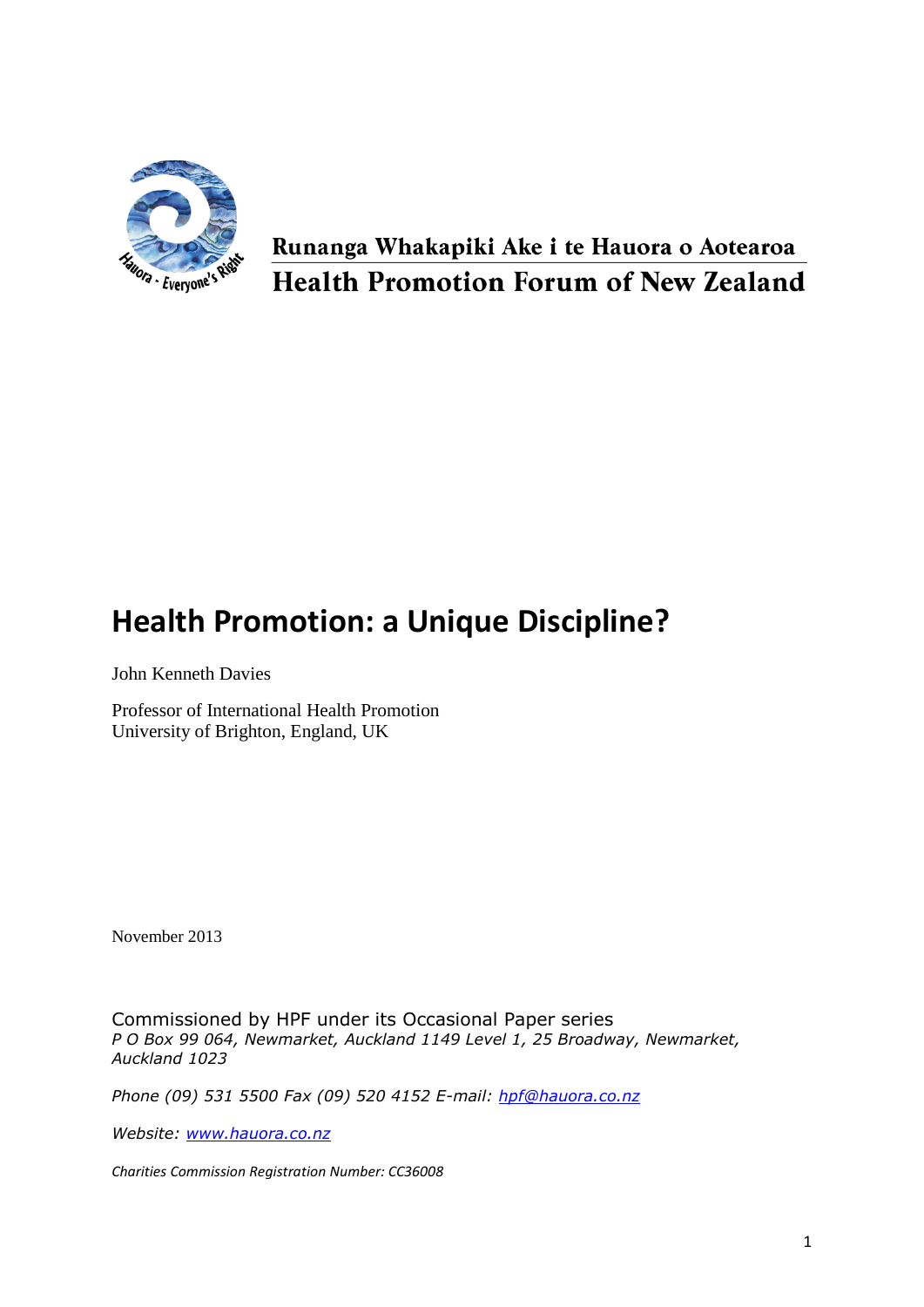### **Table of Contents**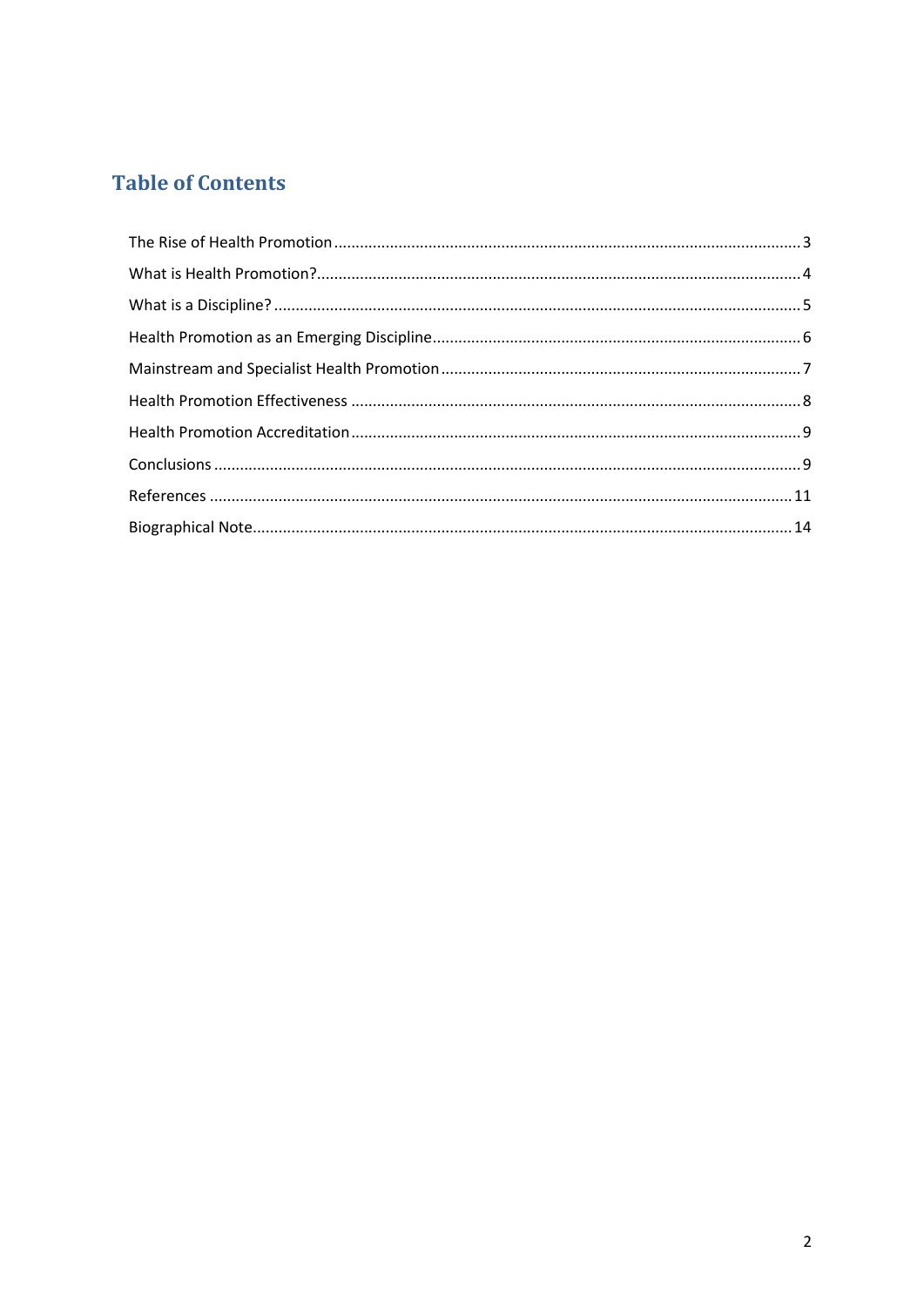Health promotion's contribution as a unifying concept to wider public health developments over the past thirty years has been unique and substantial. This discussion paper makes an initial review to assess whether health promotion is an umbrella term that covers a wide range of disciplines or whether it is a discipline in its own right. It raises some key issues related to the ways it is being mainstreamed and the danger that this might have by marginalising specialist health promotion.

It recommends that more in depth scoping work is needed by global region, language and country to help to ascertain its current disciplinary status.

Efforts should be made to enable health promotion to continue its development independently as a specialist discipline but also as part of the on-going development of public health itself by seeking to form new disciplinary alliances.

#### <span id="page-2-0"></span>**The Rise of Health Promotion**

Health promotion in the modern era was used for the first time in the mid 1970s (Lalonde Report 1974), although its underlying concepts have been traced back to ancient Greece (Tountas 2009). It formally developed largely as a reaction against, and challenge to, the dominant bio-medical, pathogenic model of health, which perceived health as absence of illness. In the late 1970s it was perceived as a form of education for health persuading individuals to live more healthily. During the 1980s this approach broadened as individual health behaviour was recognised as being influenced by the contexts and settings in which people live. It was seen as a process that is enabling and empowering which seeks to change health status and improve the health of populations. It combined individual lifestyle/behavioural approaches with macro-social/structuralist approaches. The former developed mainly from health education to transfer knowledge, change attitudes/behaviour and improve self-esteem. Examples include stop-smoking groups, school health education curricula and peer education. Structuralist approaches can include legislative or fiscal measures, relate to taxation of cigarettes and alcohol, environmental protection, and other strategies to build healthy public policy. Health promotion was seen to offer a distinct perspective on health, which facilitated a 'third revolution in public health' (Breslow 1999). The essential elements of health promotion relate to its core values, which are based on the Health for All principles of social justice, equity, empowerment and self-determination.

A specific health promotion programme was initiated in the European Office of the World Health Organisation (WHO) in 1982, which defined the concepts and principles of health promotion for the first time (WHO 1984). A series of major international conferences followed, led by the WHO, each producing their own bespoke statement to advance health promotion in more detail, reflecting its global vision and strategies (WHO 2009). The inaugural WHO conference produced the Ottawa Charter, which set out the conceptual framework for health promotion and highlighted its key action areas (WHO 1986). Expanding beyond the health sector and from individual behaviour to a wide range of social and environmental actions, the Charter defined health promotion as a "process of enabling people to increase control over, and to improve, their health". During the 1980s and 1990s health promotion rapidly developed and became institutionalised in the departments of many local, national and international governmental agencies and public health bodies. In the UK for example, departments/specialists in health education changed their designations overnight to health promotion; many graduate and postgraduate courses in health promotion appeared, many having changed their names from health education to health promotion. In the late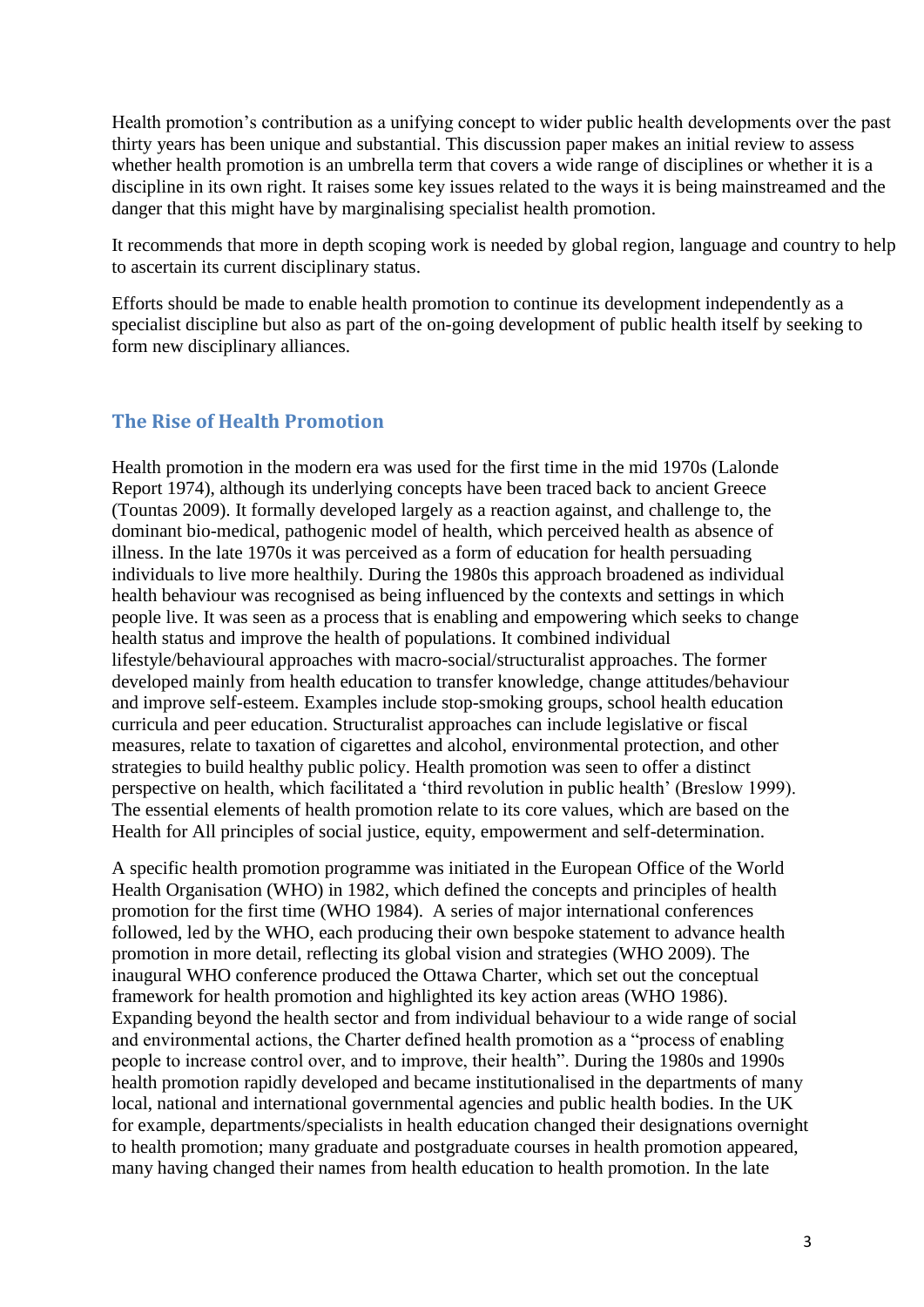1990's there were over 30 university courses in health promotion in the UK. At global level, the International Union for Health Education, which had existed under that title since 1951, changed its name to the International Union for Health Promotion and Education.

From the late 1990s, some countries began to adopt alternative terms for health promotion. For example in England, the term 'health development' came and went; more recently the term 'health improvement' is in vogue throughout the countries of the UK (Wills and Douglas 2008). There have also been attempts at national level to integrate health promotion with social marketing (Griffiths, Blair-Stevens and Thorpe 2008). In Canada, the term 'population health' often replaced health promotion (Raphael 2008). In the USA, health promotion as a term was used (eg American Journal of Health Promotion) but in practice never replaced public and school health education as the dominant terminology in general use. In these neo-liberal countries there was a conscious shift to focus on changing individual behavioural risk factors and reduce health promotion to health education and social marketing. The rapid process of institutionalisation of health promotion has therefore slowed down in the last decade and the term 'health promotion' dropped from many titles of jobs and organisations. On the other hand, a number of new innovative organisations entitled health promotion foundations appeared in various diverse parts of the world – Australia (Victoria, Western Australia), Thailand, Austria, Canada, Malaysia, Switzerland, and created their own global network. These organisations are mainly funded from ring-fenced sources and do not have to compete directly with health service funding, which is often the case in many other countries. In recent years health promotion has maintained its presence in practice, and is on the ascendancy in many parts of the world. For example, in its latest strategy for the European Region over the next decade, WHO highlights the contemporary importance of health promotion:

"Health promotion programmes based on principles of engagement and empowerment offer real benefits. These include: creating better conditions for health, improving health literacy, supporting independent living and making the healthier choice the easier choice" (WHO 2013 p 16).

#### <span id="page-3-0"></span>**What is Health Promotion?**

Debates over the actual meaning and scope of health promotion have continued over the past three decades. At its simplest, it can be regarded as a strategy for promoting the health of populations, yet the term "…has variously been used to refer to a social movement, an ideology, a discipline, a profession and a strategy or field of practice delineated by commitment to key values" (Green and Tones 2010 p 4). Health promotion has different meanings to different stakeholders:

"Different definitions can represent different options or types of health promotion available to the health promoter according to the task or programme in hand, reflecting the variety of health promotion goals, target populations, as well as the focus and type of intervention" (Macdonald and Bunton 2002 p11).

Tension exists between different types of health promotion; that which focuses on disease prevention using models of behaviour change linked to biomedical positivist methods and measures of effectiveness and that which focuses on tackling social/wider determinants of health (the causes of the causes) linked to a moral and political approach with its own structuralist methods and measures. The latter reflects the radical roots of health promotion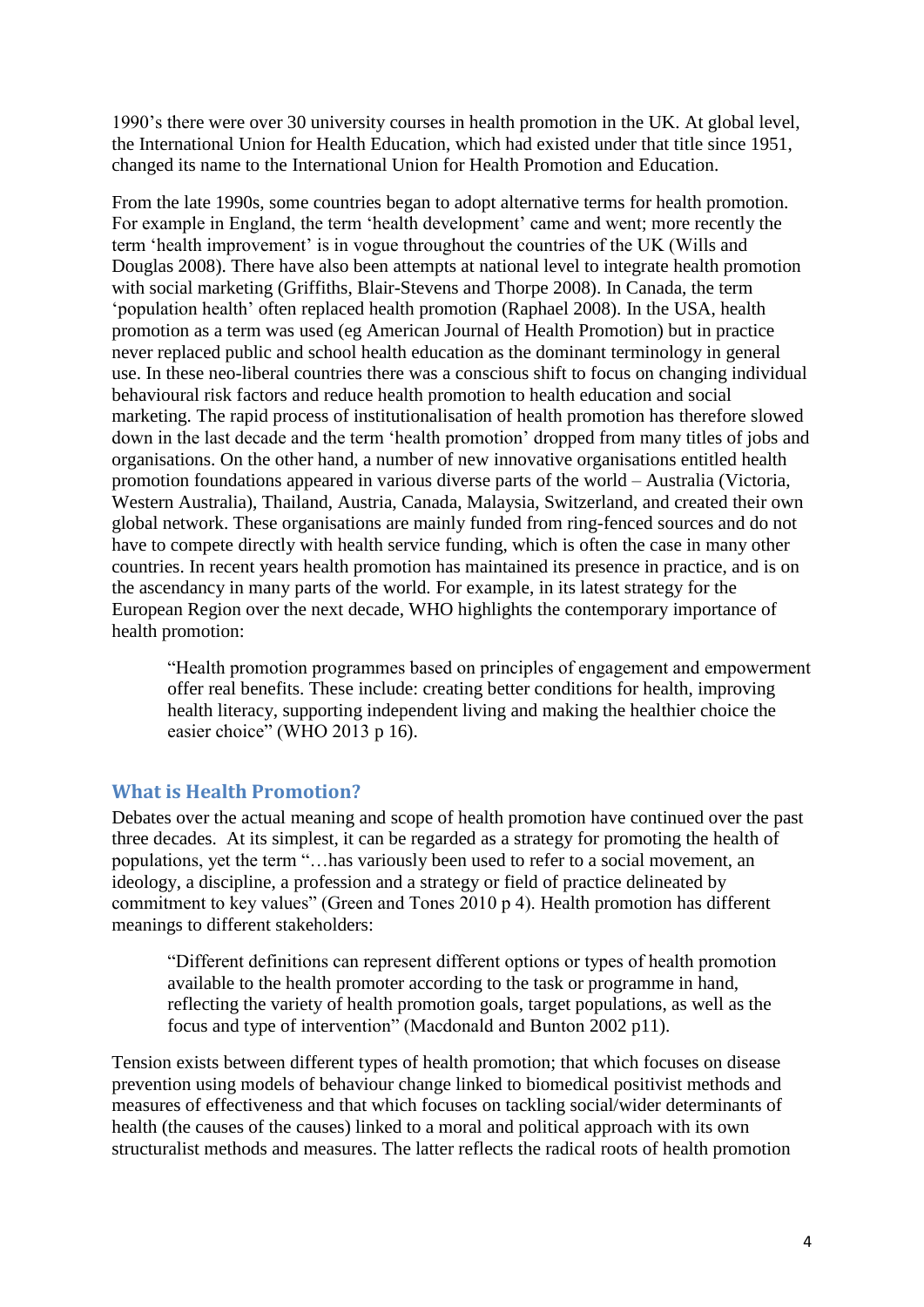which continue to offer a challenge to the individual-focussed medical model and its related health care delivery systems.

These tensions highlight the socio-political nature of health promotion:

"Definitions of health promotion, like health itself, are subject to social and political influence and are, therefore, likely to vary across organisations and social contexts, making universal definition almost impossible".(Macdonald and Bunton 2002 p10).

The changes in terminology discussed earlier do not reflect that health promotion has stopped developing and is no longer relevant but arise from changes in the policy rhetoric related to the health sectors of certain countries. For example, in the UK there has been a broader emphasis on public health as opposed to health promotion. The rivalry that exists between the medical and non-medical power base in the health sector has been an underlying cause; health promotion being replaced by the term 'health improvement' as one of the three domains of public health (the others being health protection and health service improvement) (Wills & Douglas 2008). It has been suggested that this is a result of "hegemonic absorption by an increasingly individualistic public health discourse" (Scott-Samuel and Springett 2007). In New Zealand health promotion is seen by the Public Health Clinical Network as one of the 5 core public health functions (Public Health Clinical Network 2011). The changes in terminology have been based on the epidemiological approach and a bio-medical positivist model that depoliticises health issues. As a result health promotion internationally has suffered from a lack of investment in its infrastructure, research and organisational capacity; its funding coming in most cases from the health sector where investment has been prioritised into delivering health care and treatment services. As a result, although there is often political rhetoric in its favour, health promotion in practice has not therefore been a national, and thereby often local, priority in terms of investment in many countries. Bunton (2008) points out that even in successful areas, such as tobacco control and raising issues related to health inequalities, health promotion has received no credit no acknowledgement.

Discussions regarding the nature of health promotion's relationship to public health have continued since the late 1970s. It has been perceived as 'the avant-garde of public health' (McQueen and Kickbusch 2007) leading the shift from a pathogenic focus to a salutogenic focus on health. The Ottawa Charter is sub-titled "the move towards a new public health" (Kickbusch 2007). In this shift towards the new public health and a socio-ecological model, health promotion recognises health as a social phenomenon, as well as a physical/biological and psychological phenomenon, set within the on going processes of health development (Bauer, Davies and Pelikan 2006). It has often been regarded as the delivery mechanism for public health, being principally practice-driven. The Bangkok Charter for Health Promotion (WHO 2005) refers to health promotion as a 'core function of public health'. This relationship with public health is important in considering whether health promotion is a discipline in its own right.

#### <span id="page-4-0"></span>**What is a Discipline?**

A discipline is an ordered field of study with its own ideology. Disciplines have been referred to as "…bounded groups or federations of theories, perspectives, and methods associated with an area of study" (Macdonald and Bunton 2002 p17). Disciplines have both epistemological and ethnographic aspects ie having different fields of knowledge and different cultural features respectively: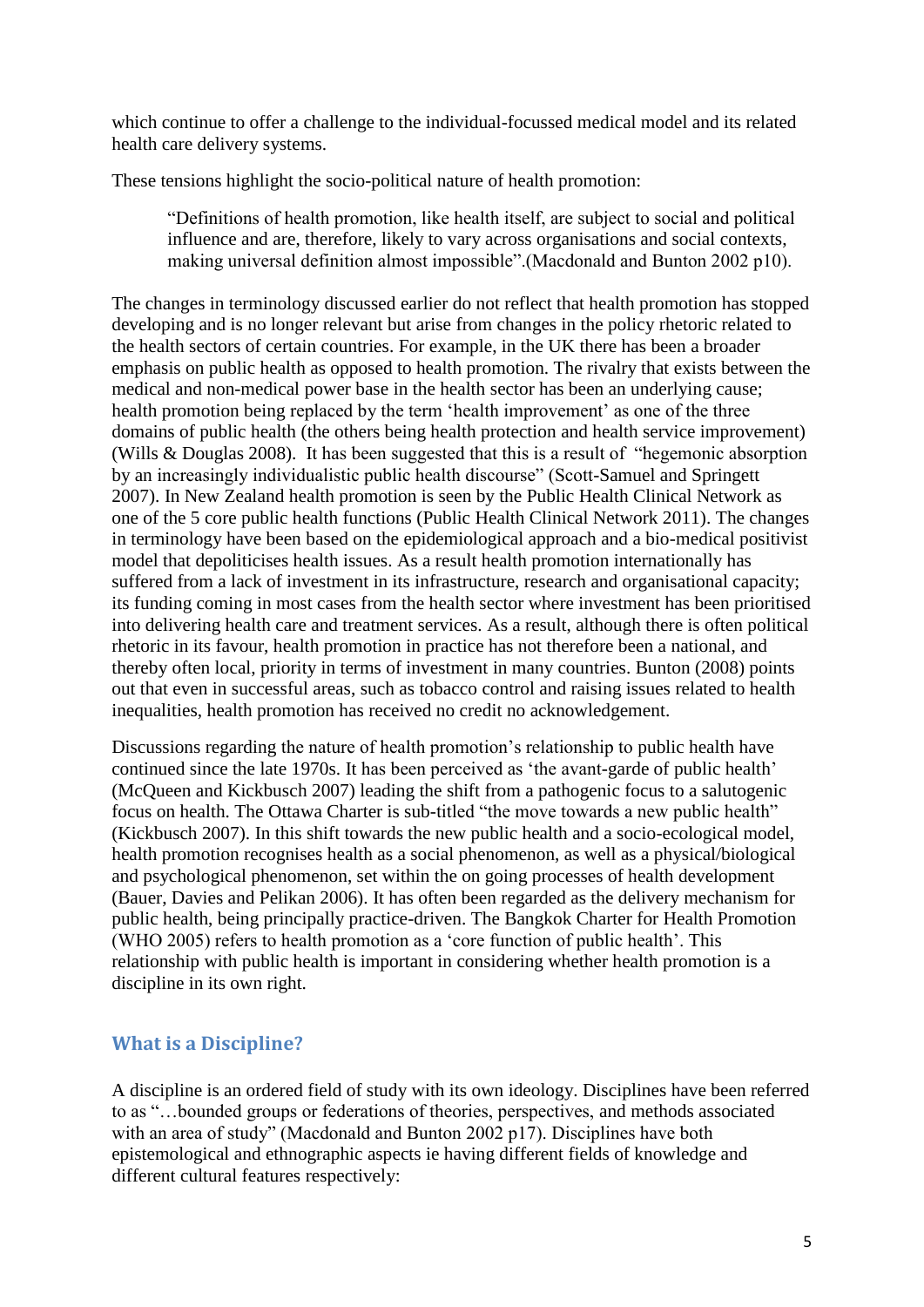"We cannot and should not artificially separate the matter of substantive content from that of social behaviour" (Price cited by Becker 1994 p 152).

Becker (1989) has argued that different disciplinary groups consist of different 'academic tribes' each with their own sets of values and cognitive domains:

"Each tribe has a name and territory, settles its own affairs, goes to war with others, has a distinct language or at least a distinct dialect, and a variety of symbolic ways of demonstrating its apartness from others" (Becker 1994 p 151).

Several different factors need to be present before a subject can be defined as a discipline. It has to possess its own value base; specific knowledge domain; history, traditions and cultural codes of conduct; preferred research methods; and professional competency and capacity-building methods. It crosses geographical and national boundaries reflected by the organisation of international, regional and national conferences and symposia, establishment of active academic communication networks, mobility of staff and students, collaborative research and accreditation of teaching and learning. From a more cultural perspective, a discipline needs the ability to attract like-minded individuals and groups with similar beliefs, goals and visions.

#### <span id="page-5-0"></span>**Health Promotion as an Emerging Discipline**

Kuhn (1970) explored how scientific bodies of knowledge change over time by using the phenomenon of paradigm shift – when ideas, concepts and theories change as an outcome of collective effort. Yet such 'revolutions' are subject to cultural, social and perhaps political influence. Some disciplines are seen as multi-paradigmatic (Ritzle 1975). New ideas and schools of thought can run parallel to more established systems sometimes branching off and forming new disciplines (Macdonald and Bunton 2002). In this way the new public health and health promotion have emerged alongside the traditional fields of public health and preventive medicine.

The knowledge base and practice of contemporary health promotion reflects a paradigm shift in our understanding of health and this reflects its complex development as a field of study in its own right. It led the shift from an individualistic behavioural approach to one that perceives health as a holistic concept. Health promotion has been seen as a form of system science, which can deal with complex interactions between a range of determinants (Norman 2009). Longer established disciplines have provided the theoretical and disciplinary roots for the development of health promotion as a discipline. The "multidisciplinary roots of health promotion ...unified diverse disciplines and fields of study with a single focus" (Bunton and Macdonald 2002). Health promotion has attempted to define its own concepts and characteristics which are borrowed from its major contributing disciplines of sociology, psychology, education and epidemiology and those that have made an important if lesser contribution such as social policy, communications, marketing, politics, ethics, and genetics (Bunton and Macdonald 2002). Medicine, nursing, anthropology and social work have been suggested as additional contributing disciplines; various disciplines, from different academic traditions, can be added or omitted depending on which global region was under examination (Mittelmark 2005). This raises the question as to whether health promotion is a discipline or "just a collection of established disciplines brought together by the demands of this new approach to public health" (Edmondson & Kelleher 2001 p 1503).

In order to answer this key question, it is useful analytically to differentiate between health promotion as a scholarly or scientific body of knowledge and practice, with its own specialists at both academic and professional levels, and mainstreaming health promotion as a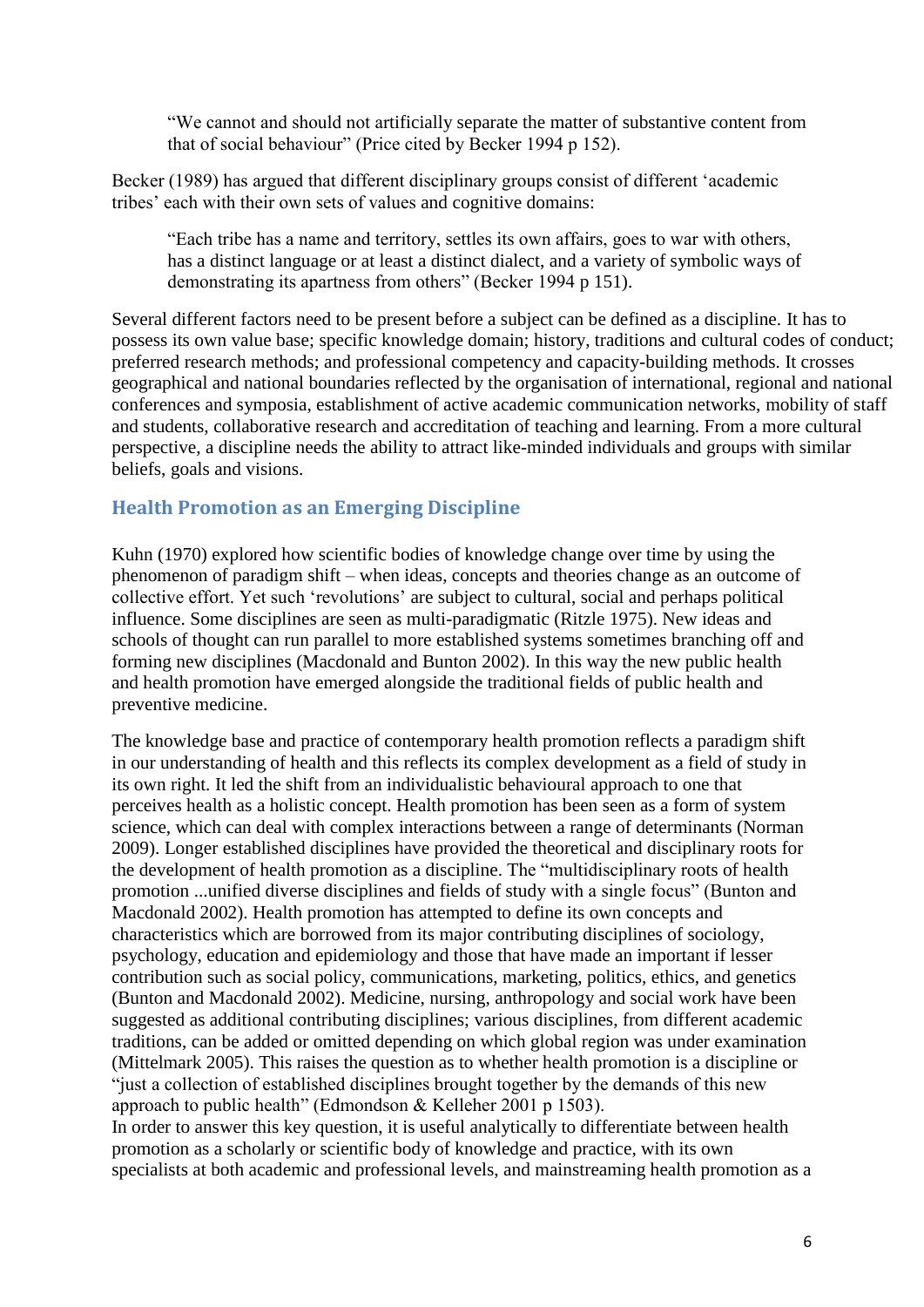social movement. This contrasts "a bureaucratic entity or formal domain of study and practice" with a new social movement - "a process concerned with empowering people to take control of their own health" (Pederson, Rootman and O'Neill 2005 p 255). In practice this raises an important distinction between the institutionalisation of health promotion by creating government departments of health promotion, courses in health promotion or research centres in health promotion, for example, with health promotion as a broader critical review process linked to building social capital, facilitating healthy public policy, building community partnerships, or reorienting health and social care services.

Health promotion as a specialism occupies a distinct niche in public health practice. It is perceived as "a (multi-disciplinary) specialist area of global public health activity" (Mittelmark 2005 p 51). Yet it is differentiated from public health as it is multi-disciplinary and cuts both horizontally as well as vertically across core disciplines. Over the last decade health promotion has grown more multi-disciplinary as it has attracted different alliances and partnerships. Health promotion is still developing and emerging as a distinctive academic discipline arising from these multidisciplinary roots. This has been contrasted on the one hand as a natural progression of learning from past experiences of traditional public health theory and practice and on the other hand as a radical challenge to it by offering a different and unique perspective based on an alternative value base and ideology. Nutbeam referred to 'the tangled roots of contemporary health promotion' making 'a strong case for an emerging discipline' (Nutbeam 2002). This emerging discipline is not yet based on a single paradigm with its own epistemological, theoretical and methodological foundations. Health promotion has been described as a set of practices ("field of action") based on a "structured discourse' (McQueen 2001). There are still on-going debates about the epistemological approach needed to further develop its specific knowledge base and methodology (Potvin and McQueen 2007). Complexity theory has been offered as a potential paradigm to enable health promotion to achieve this discipline status (Tremblay and Richard 2011). Some writers observe that health promotion has not yet achieved the status of a scientific discipline because it lacks a distinctive institutional structure which makes it vulnerable to changes made by others, it also is limited by lack of accreditation or oversight by a professional body ie anyone can call themselves a health promoter without censure (Potvin and McQueen 2007). Nevertheless this structured discourse and practice is developing and can potentially act as an interface between public health and social sciences to facilitate understanding of the significance of health in everyday life.

The health promotion community on a global level has its own dedicated NGO – the International Union for Health Promotion and Education (IUHPE) – this organisation has provided a unique stimulus to the development of health promotion as a discipline. Acting, often in formal partnership with WHO and other international agencies, it has built strong links with government, non-government agencies and the private sector world-wide to encourage development of health promotion. Some examples of its activities include – books (including McQueen and Jones 2007), journals (including Global Health Promotion) and internet based communications; a series of global conferences (its 21<sup>st</sup> World Conference on Health Promotion was held in Thailand in 2013 in conjunction with the Thai Health Promotion Foundation) and numerous regional conferences on health promotion in many parts of the world (eg Europe, Western Pacific, South America, etc). Its specific work on building the evidence base for health promotion and developing an accreditation strategy to advance health promotion as a discipline are detailed later in this paper.

#### <span id="page-6-0"></span>**Mainstream and Specialist Health Promotion**

Specialist health promotion engages both individuals and communities using participatory approaches to build social capital and advocate for positive health outcomes focussed on equity, empowerment and the broader determinants of health. The term specialist health promotion is used to differentiate the discipline from 'mainstream health promotion' which can be embedded into the work of many 'health promoters' both inside and outside the health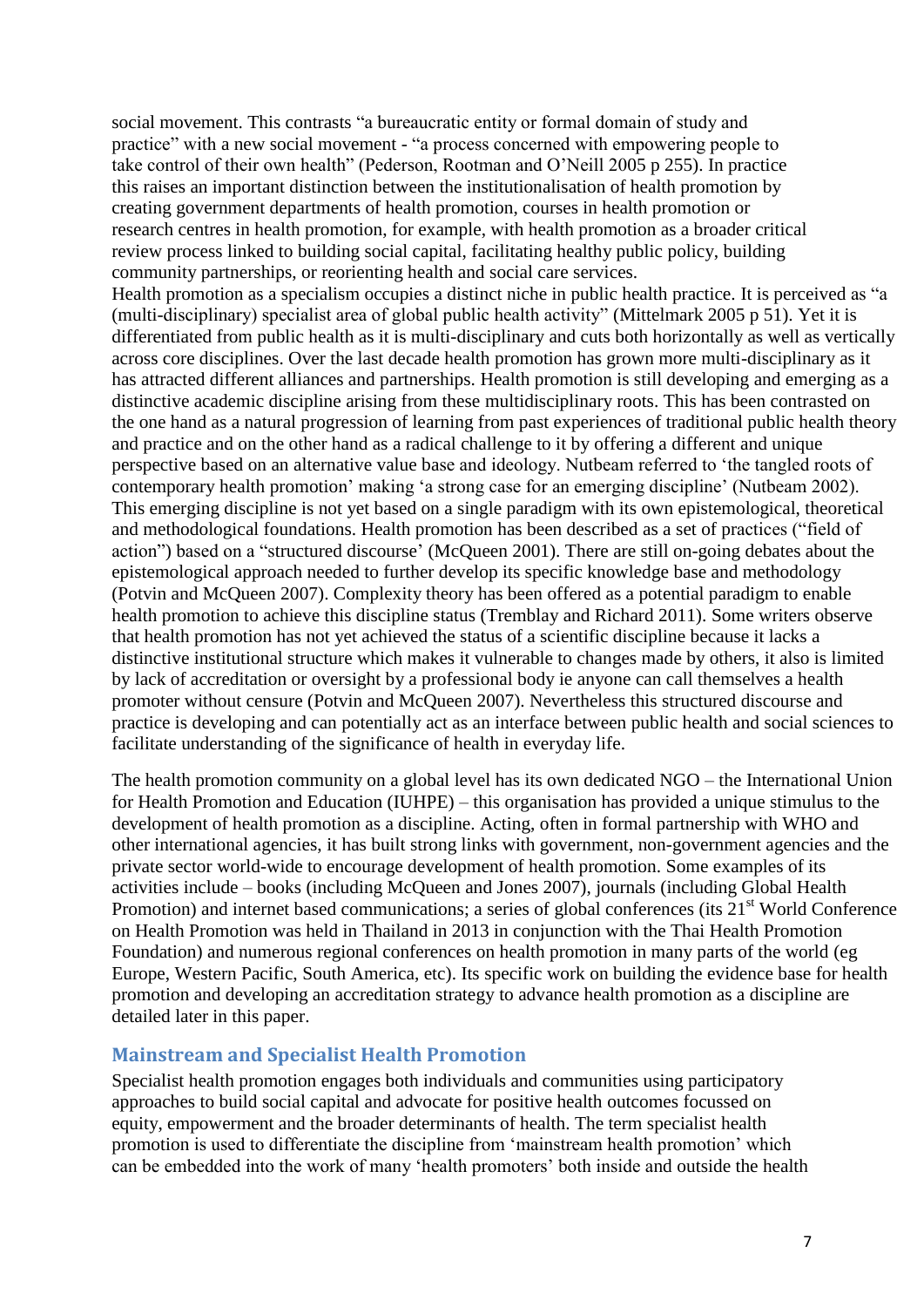sector, for example in schools, sport and fitness settings, workplaces, prisons, etc. Mainstream health promoters are those who work to promote health as defined by the Ottawa Charter regardless of professional designation. In their review of specialist health promotion practice in England and Wales, Griffiths and Dark (2005) concluded that 'specialist health promotion is a discipline integral to public health'. They recommended that the specialist health promotion workforce needed better recognition. As a result a programme on 'Shaping the Future of Health Promotion' was set up to develop appropriate recognition by highlighting a dedicated career pathway. In 2006 a defined specialist section was added, for the registration of health promotion specialists, to the UK Voluntary Register for Public Health (which had been set up in 2003). Yet health promotion managers did not readily identify with public health as a profession or with the Voluntary Register's accreditation system for 'defined health promotion specialists' (Coen and Wills 2007). This accreditation system and the criteria involved were shaped by a traditional public health discourse and not by a health promotion discourse (Green and Tones 2010).

In other global regions health promotion specialists come from different backgrounds:

"Health promotion academics and professionals work in organisations dealing with various specific aspects of health, such as maternal and child health, health in schools and health behaviour change" (Mittelmark 2005 p 49).

For example, in Africa and South East Asia health promotion programmes are led by professionals trained in public health and implemented by health education and communication specialists; in North America health promoters come from nursing, social work, or education for example; in Europe health educators dominate in countries such as France and the Netherlands. In general terms "academic health promotion is dominated by the disciplines of public health, health education and health psychology" whereas health promotion in practical terms is shaped by public health and education professions (Mittelmark 2005 p 50). These examples reflect the complexity of differentiating health promotion specialists from general health promoters in different parts of the world. Nevertheless there are two areas that can be explored as examples to assess whether health promotion is reaching disciplinary status and attaining a separate professional entity – developing an evidence base/measuring health promotion effectiveness and the accreditation of health promotion as a professional activity.

#### <span id="page-7-0"></span>**Health Promotion Effectiveness**

Health promotion has always been uncomfortable with the empirical positivist research paradigm from natural science, which still largely dominates evidence-based practice. It has focussed its attention on developing a new toolbox and set of tools to measure quality, evidence and effectiveness (Davies and Macdonald 1998; WHO 1998; Rootman et al 2001; McQueen and Jones 2007). Debate about the theoretical roots of health promotion and the evidence base underlying its practice provides evidence of its emergence as a discipline in its own right. Since the early years of the  $21<sup>st</sup>$  century health promotion has sought to justify its existence by attempting to establish such an evidence base. Being able to measure and demonstrate to funders its effectiveness is crucial to the future of health promotion. Numerous discussions have focussed on the theoretical challenges underlying attempts to relate effective health promotion into practice (Speller, Wimbush and Morgan 2005; Molleman and Bouwens 2005; Aro, van den Broucke and Raty 2005). Health promotion needs its own appropriate evaluation approaches and methods (Davies and Sherriff 2011). Often it is funded through the health sector and thereby finds difficulty when competing with treatment services and when bio-medical standards are applied: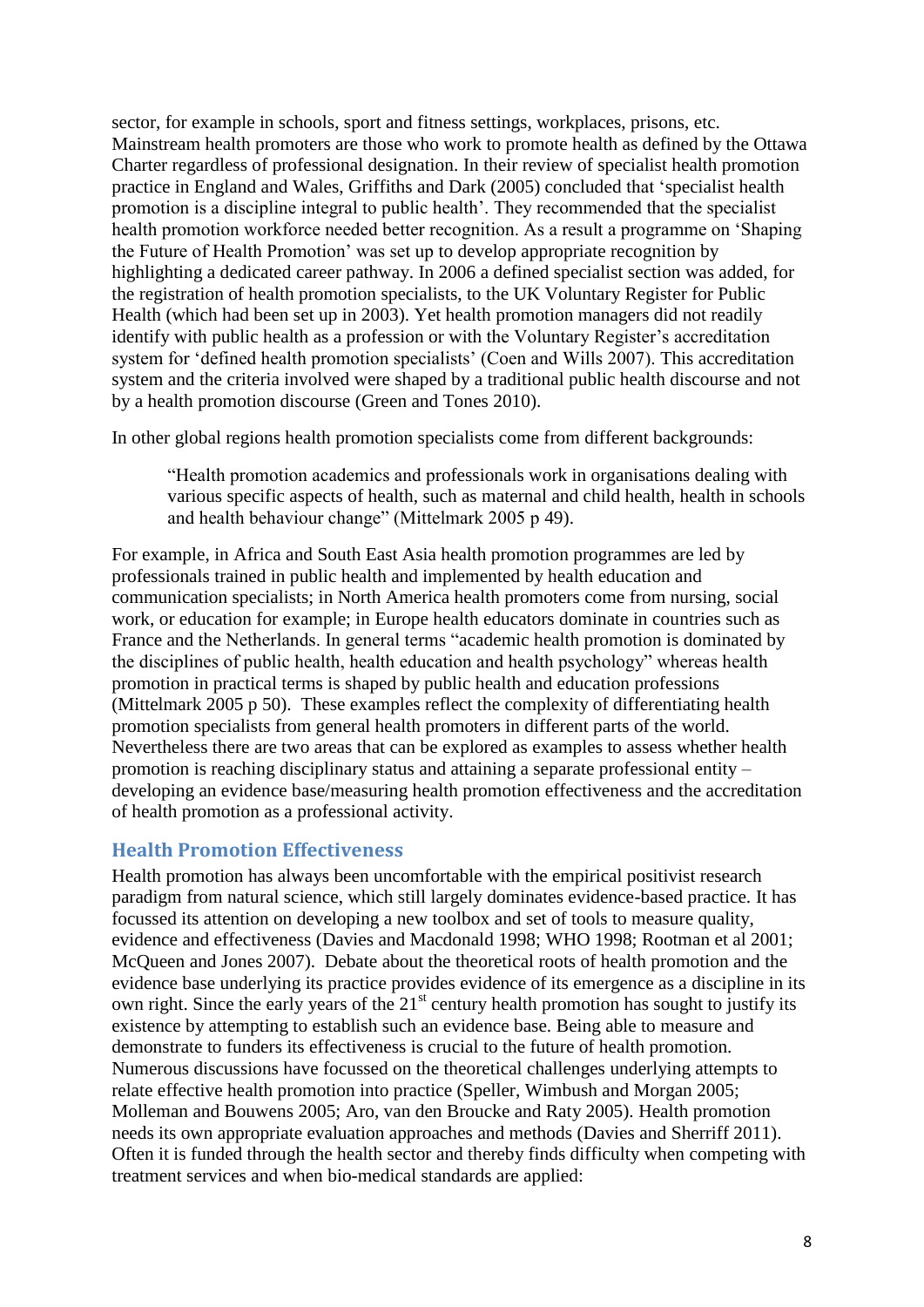"The standards of any single discipline are too narrow to provide a single framework for judging the quality of health promotion research and evidence" (Mittelmark 2007 xi).

This situation also applies to health promotion research funding. Funding for health promotion programmes and for research are even more challenging in the current era of austerity and cutback.

#### <span id="page-8-0"></span>**Health Promotion Accreditation**

At European and international level the IUHPE and the Society for Public Health Education in the USA have developed a global exchange on establishing an agreement on the domains of core competency for health promotion specialists through the Galway Consensus Statement, **(**Allegrante et al 2009; Barry et al 2009; IUHPE 2009). This work has included input from a wide range of countries including USA, New Zealand and Australia, for example. Arising from this, a Pan-European project (CompHP) was funded by the European Commission from 2009-2012, to establish a shared vision for health promotion workforce capacity-building in Europe based on core competencies, professional standards and accreditation mechanisms (Battel-Kirk et al 2011). Although this project was carried out among European countries, it had an international advisory committee and scoped relevant competencies work from different parts of the world.

Both the emerging work on evidence base and the agreement on accreditation of core competencies are major examples that support the development of health promotion as a discipline.

#### <span id="page-8-1"></span>**Conclusions**

Health promotion has a unique and specialised role within a wider multidisciplinary approach to maintaining and improving health. This is being achieved in two complementary ways; firstly by mainstreaming health promotion and/or by nurturing a core body of health promotion specialists. With regard to the former this has occurred in countries such as the UK and Canada and has resulted in the weakening of organisational capacity for health promotion with it being absorbed into a traditional individualised public health discourse and being dominated by other, usually medical, professions (Jackson 2011). This development can be attributed to the focus on individual lifestyle approaches favoured by neo-liberal governments (Green and Tones 2010). It has also occurred at international and global level where agencies such as WHO/Pan American Health Organisation (PAHO) have mainstreamed health promotion as a cross-cutting theme across the organisation. The alternative or complementary option is to build and maintain a core of health promotion specialists from both academic and policy/practice based organisations, especially at national and global levels, to maintain awareness of research and effective practice, and act as a resource to health promoters. The latter linked with specialist colleagues can strengthen health promotion as a discipline.

Health promotion is a discipline with its own ideology and ordered field of study. Its values relate to a holistic view of health that includes equity, autonomy/self-determination, social justice, participation and empowerment (Green & Tones 2010). Health promotion is continually striving to maintain this value base and ethos, ensconced in the Ottawa Charter, and its socio-ecological focus on tackling the wider determinants of health (Wills and Douglas 2008). Action needs to be grounded in the core values and principles of health promotion as it is "both a moral and political project, and is fundamentally values-based" (Smith, Kelleher and Fry 2008). It needs to keep advancing its disciplinary and alliance base. The danger of a move away from Ottawa Charter based health promotion and a return to traditional public health approaches (based on pathogenic individual risk-factor disease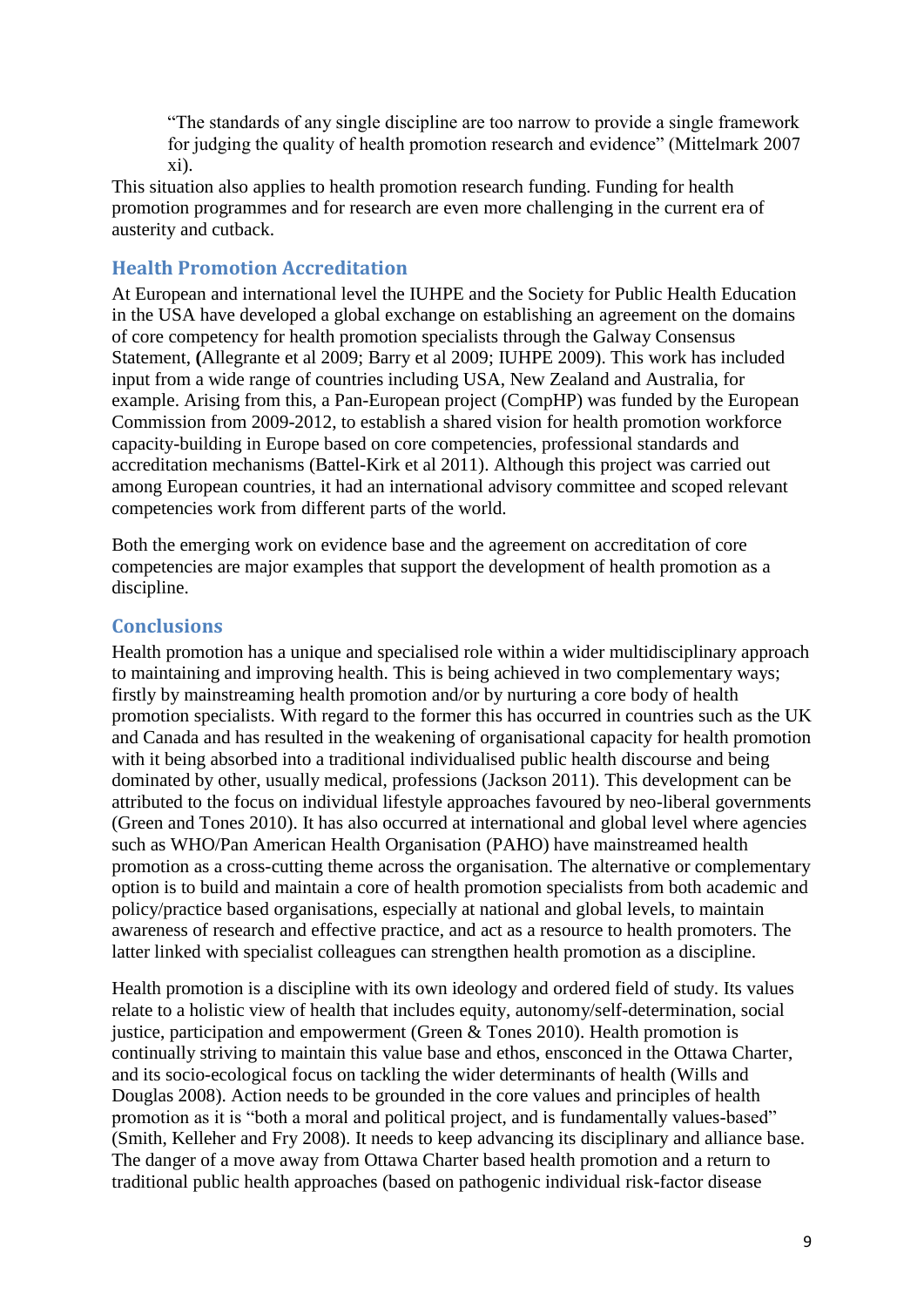prevention and lifestyles) will take the field backwards. Green and Tones (2010 p 4) stress that health promotion "needs to re-engage with its radical agenda and core values and maintain its distinct identity and purpose". This allows freedom to experiment and try new approaches such as the healthy settings movement (cities, schools, workplaces, hospitals, prisons, for example), which demonstrates that health is produced and maintained in everyday life. Also these approaches have made substantive contribution to intersectoral action and healthy public policy approaches. Health promotion has in turn facilitated numerous policy statements and programmes in a variety of countries throughout the world.

Health promotion relates closely to public health yet differs from it by its much stronger emphasis on autonomy, participation and empowerment, among both individuals and their communities. Green and Tones (2010) see health promotion as 'the critical conscience of public health' (p 51). Health promotion makes a distinctive contribution to the development of multidisciplinary public health through its core values (Tilford, Green and Tones 2003). It is crucially important that health promotion maintain its own separate identity as a discipline. Yet it faces the paradox that by remaining a separate entity it becomes too insular and marginalised by not engaging with other professions; yet by mainstreaming it loses its radical value base and ethos and reverts back to traditional public health approaches with medical dominance and narrow lifestyle change strategies. It is recommended that further scoping research is needed to ascertain how different global regions and countries are tackling this paradox.

Health promotion needs to defend and uphold its position as a unique specialist discipline integral to public health:

"…some 30 years after its emergence onto the political and scholarly scene 'health promotion' continually seems to face a need to re-assess and re-assert its perspectives" (De Leeuw 2013 p 4).

Ideally health promotion needs to continue its development independently as a specialist discipline, but also as part of the on-going development of public health itself by seeking to form new disciplinary alliances within a complex of determining factors related to sociopolitical context and power distribution. In this way health promotion can continue to develop and offer both a force for social change as well as a process to maintain and improve health by facilitating an integrated approach targeting both individual and socio-ecological strategies in a variety of everyday settings in which people live.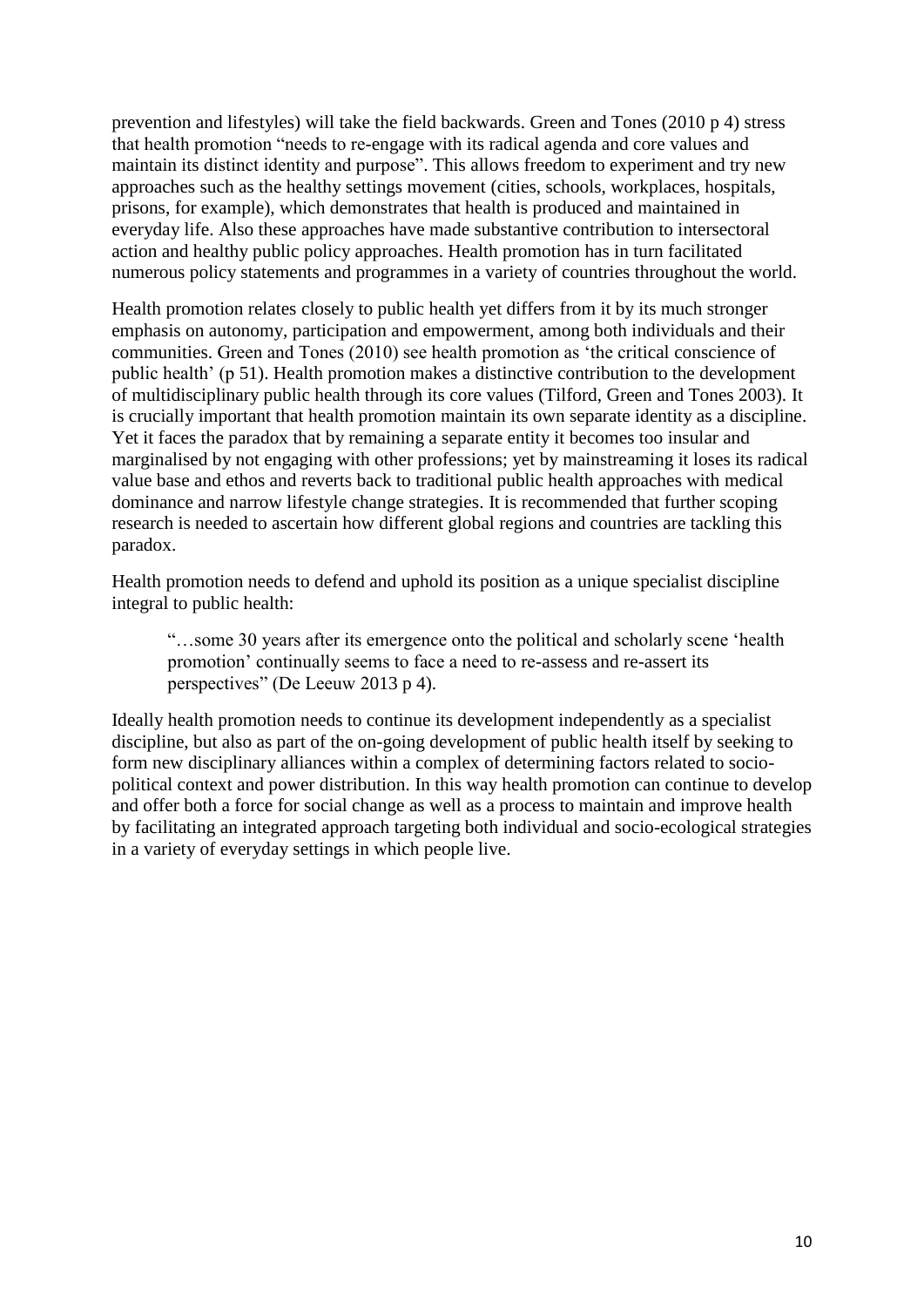#### <span id="page-10-0"></span>**References**

Allegrante, J.P., Barry, M.M., Airhihenbuwa, C.O., Auld, M.E., Collins, J.L., Lamarre, M.- C., Magnusson, G., McQueen, D.V., & Mittelmark, M.B., on behalf of the Galway consensus conference. (2009). Domains of core competency, standards, and quality assurance for building global capacity in health promotion: The Galway Consensus Conference. *Health Education & Behavior*; 36: 476-482.

Aro, A., van den Broucke, s., & Raty, S. (2005) Towards European consensus tools for reviewing the evidence and enhancing the quality of health promotion practice *Promotion & Education*; supplement.

Barry, M., Allegrante P., Lamarre M., Auld E., & Taub, A. (2009) The Galway consensus conference: international collaboration on the development of core competencies for health promotion and health education. *Global Health Promotion*; 16: 5-11.

Battel-Kirk, B., Barry, M., Taube, A., & Lysobyl, L. (2011) A review of the international literature on health promotion competencies: identifying frameworks and core competencies *Global Health Promotion;* Vol 16, No 2: 12-20.

Bauer, G., Davies, J.K., & Pelikan, J. (2006) The EUHPID health development model for the classification of public health indicators *Health Promotion International*; 21, 2 153-159.

Becher, T. (1989) *Academic tribes and territories* Milton Keynes, Open University Press.

Becher, T. (1994) The significance of disciplinary differences *Studies in Higher Education;* Vol 19, No 2: 151-161.

Breslow, L. (1999) From disease prevention to health promotion *JAMA*; 281, 1030-1033.

Bunton, R. (2008) Editorial in special edition on health promotion *Critical Public Health;* 18, 4.

Bunton, R., & Macdonald, G. (eds) (2002) *Health promotion: disciplines, diversity and developments* (2nd edition) London, Routledge.

Coen, C., & Wills, J. (2007) Specialist health promotion as a career choice in public health *Journal of the Royal Society for the Promotion of Health*; 127 (5), 231-238.

Davies, J.K., & Macdonald, G. (eds) (1998) *Quality, evidence and effectiveness in health promotion: striving for certainties* London, Routledge.

Davies, J.K., & Sherriff, N.S. (2011) The gradient in health inequalities among families and children: a review of evaluation frameworks *Health Policy;* 101, (1), 1-10.

De Leeuw, E. (2013) Health promotion research: war on health, battle of bulge or conflict of confidence. Editorial *Health Promotion International;* Vol 28, No 1.

Edmondson, R., & Kelleher, C. (eds) (2001) Health promotion: new discipline or multidiscipline? *International Journal of Epidemiology*; 30 (6) 1503-1504.

Green, J., & Tones, K. (2010) *Health promotion: planning and strategies* 2<sup>nd</sup> edition London, Sage.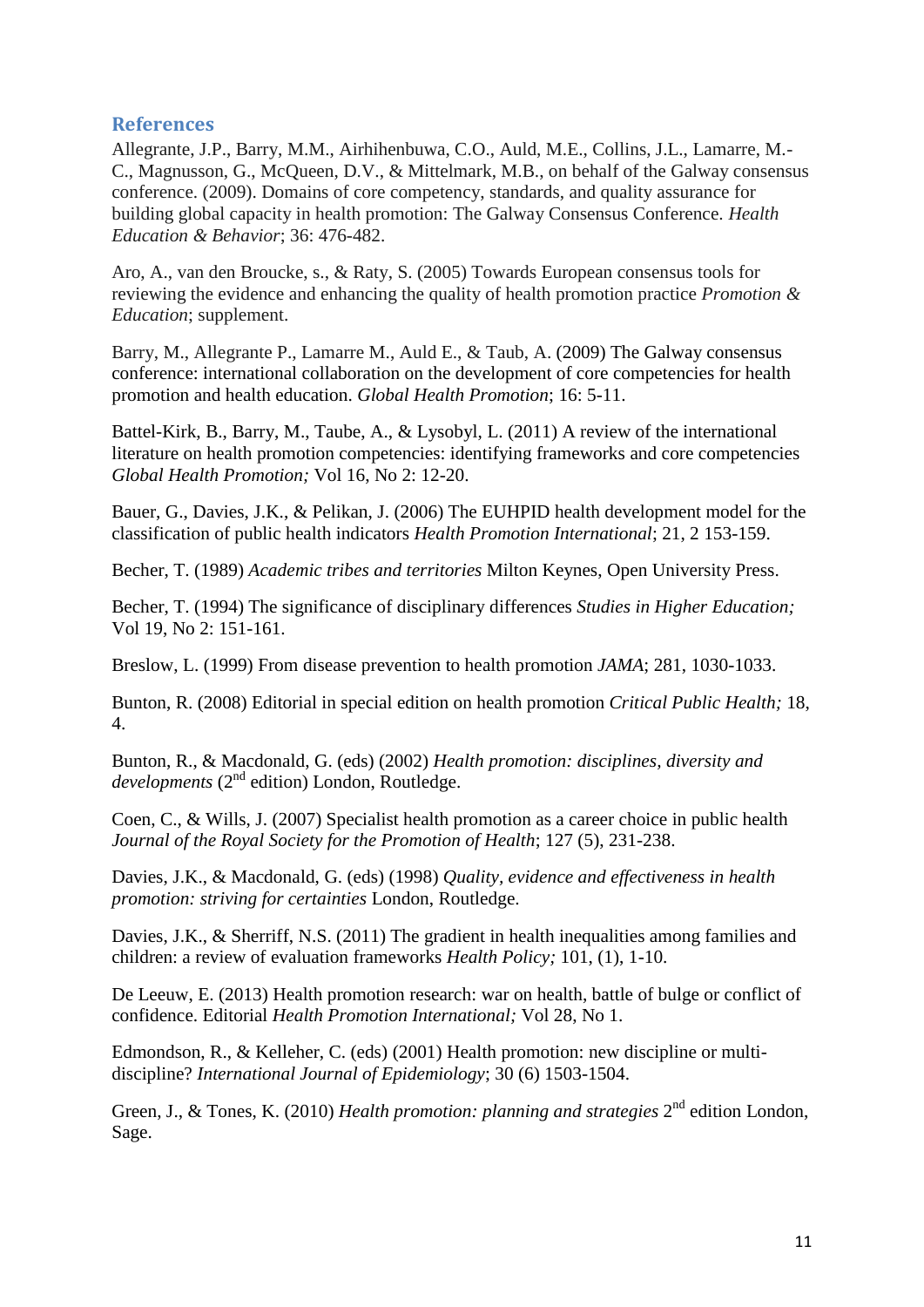Griffiths, J., & Dark, P. (2005) *Shaping the future of public health: promoting health in the NHS.* London and Cardiff, Department of Health and Welsh Assembly Government.

Griffiths, J., Blair-Stevens, C., & Thorpe, A. (2008) *Social marketing for health and specialised health promotion: stronger together – weaker apart* London, Royal Society for Public Health & National Social Marketing Centre.

IUHPE (2009) *Towards domains of core competency for building global capacity in health promotion: the Galway consensus conference statement* Paris, International Union for Health Promotion and Education.

Jackson, S. (2011) Mainstreaming health promotion *Global Health Promotion;* 18, 03.

Kickbusch, I. (2007) The move towards a new public health *Promotion & Education;* supplement 2:9.

Kuhn, T.S. (1970) *The structure of scientific revolutions* revised edition Chicago, University of Chicago Press.

Lalonde, M. (1974) *A new perspective on the health of Canadians* Health Canada http://www.hc-sc.gc.ca/hcs-sss/com/fed/lalonde-eng.php

Macdonald, G., & Bunton, R. (2002) What is health promotion? In Bunton, R. & Macdonald, G. (eds) *Health promotion: disciplines, diversity and developments* 2<sup>nd</sup> edition London, Routledge.

McQueen, D. (2001) Strengthening the evidence base for health promotion *Health Promotion International;* 16, 262-268.

McQueen, D., & Kickbusch, I. (2007) Health promotion: the origins of the third public health revolution leading to a new public health in McQueen, D., Kickbusch, I., Potvin, L., Pelikan, J., Balbo, L., & Abel, T. *Health & modernity: the role of theory in health promotion* New York, Springer 1-5.

McQueen, D., and Jones, C. (eds) (2007) *Global perspectives on health promotion effectiveness* New York, Springer.

Mittelmark, M. (2005) Global health promotion: challenges and opportunities in Scriven, A. & Garman, S. *Promoting health: global perspectives.* Basingstoke, Palgrave Macmillan 48- 57.

Mittelmark, M. (2007) Preface to McQueen, D., & Jones, C. (eds) *Global perspectives on health promotion effectiveness* New York, Springer.

Molleman, G., & Bouwens, J. (2005) Building the evidence base: from tool development to agenda-setting and defining a joint programme for health promotion in Europe *Promotion & Education*; supplement.

Norman, C.D. (2009) Health promotion as system science and practice *Journal of Evaluation of Clinical Practice;* 15 (5) 868-872.

Nutbeam, D. (2002) Foreward to Bunton, R. & Macdonald, G. (eds) (2002) *Health promotion: disciplines, diversity and developments* (2<sup>nd</sup> edition) London, Routledge.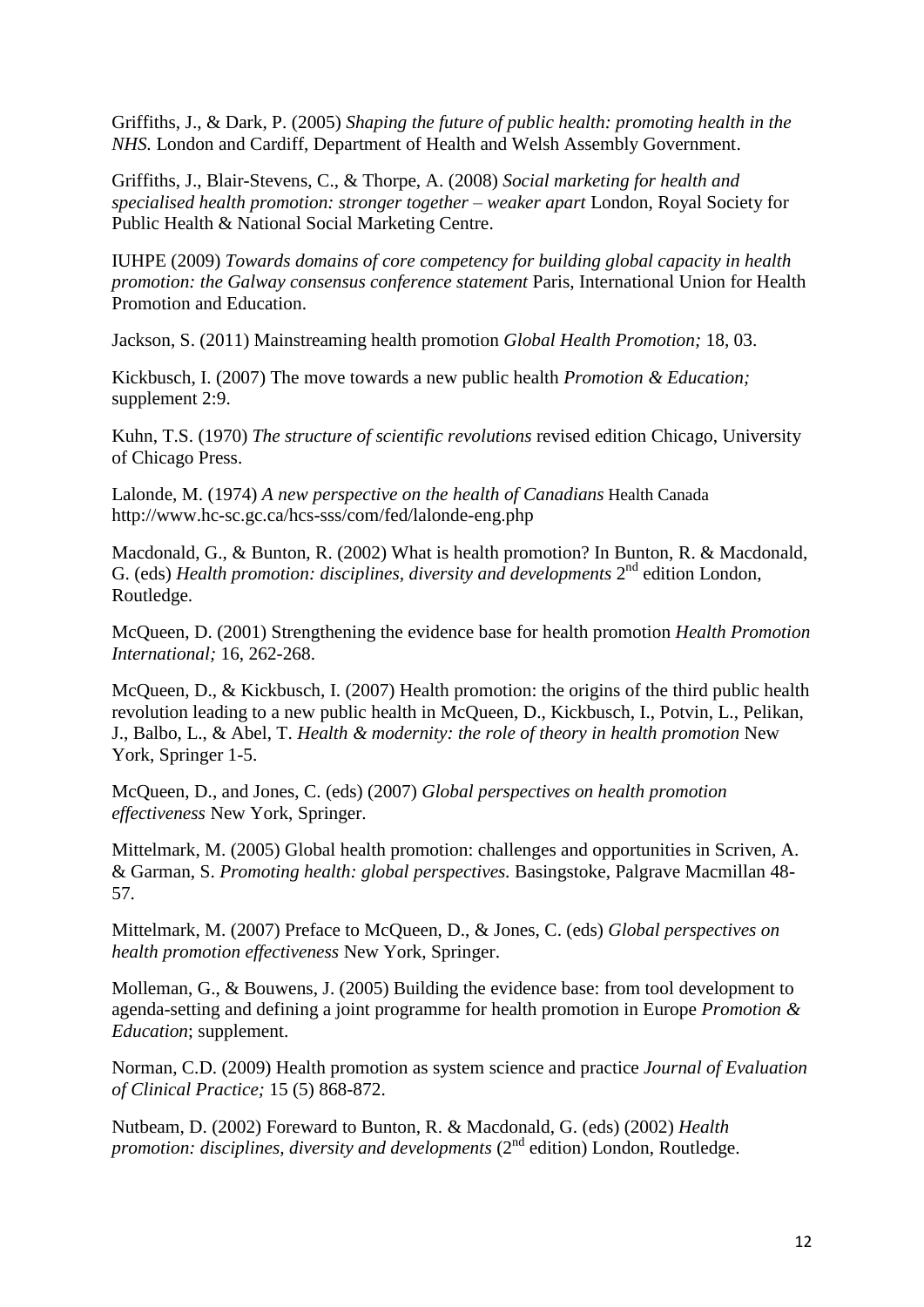Potvin, L., & McQueen, D. (2007) Modernity, Public Health and Health Promotion: a Reflexive Discourse in McQueen, D., Kickbusch, I., Potvin, L., Pelikan, J., Balbo, L., & Abel, T. *Health & modernity: the role of theory in health promotion* New York, Springer 12- 20.

Pederson, A., Rootman, I., & O'Neill, M. (2005) Health promotion in Canada: back to the past or towards a promising future? In Scriven, A. & Garman, S. (Eds) *Promoting health: global perspectives.* Basingstoke, Palgrave Macmillan 255-265.

Public Health Clinical Network of New Zealand (2011) *Core public health functions for New Zealand* (http://www.cph.co.nz/Files/CorePHFunctionsNZ.pdf)

Raphael, D. (2008) Grasping at straws: a recent history of health promotion in Canada *Critical Public Health;* 18 (4) 483-95.

Ritzle, G. (1975) *Sociology: a multi-paradigm science.* Boston MA, Allyn and Bacon.

Rootman, I., Goodstadt, M., Hyndman, B., McQueen, D., Potvin, L., Springett, J & Ziglio, E. (eds) 2001 *Evaluation in health promotion: principles and perspectives* Copenhagen, World Health Organisation.

Scott-Samuel, A., & Springett, J. (2007) Hegemony or health promotion? Prospects for reviving England's lost discipline. *The Journal of the Royal Society for the Promotion of Health;* 127, 5 211-214.

Smith, B., Keleher, H., & Fry, C. (2008) Developing values, evidence and advocacy to address the social determinants of health. *Health Promotion Journal of Australia;* 19, 3 171- 2.

Speller, V., Wimbush, E., & Morgan, A. (2005) Evidence-based health promotion practice: how to make it work *Promotion & Education*; supplement.

Tilford, S., Green, J., & Tones, K. (2003) *Values, health promotion and public health* Leeds, Centre for Health Promotion Research, Leeds Metropolitan University

Tountas, Y. (2009) The historical origins of the basic concepts of health promotion and education: the role of ancient Greek philosophy and medicine *Health Promotion International:* 24 no 2 185-192.

Tremblay, M-C., & Richard, L. (2011) Complexity: a potential paradigm for a health promotion discipline *Health Promotion International;* (http://heapro.oxfordjournals.org/content/early/2011/09/07/heapro.dar054.full).

Wills, J., & Douglas, J. (2008) Health promotion still going strong? *Critical Public Health;* 18 (4) 431-4.

WHO (1984) *A discussion paper on the concepts and principles of health promotion* Copenhagen, World Health Organisation.

WHO (1986) *The Ottawa charter for health promotion* Geneva, World Health Organisation.

WHO (1998) *Health promotion evaluation: recommendations to policy makers: report of the WHO working group on health promotion evaluation* Copenhagen, World Health **Organisation**